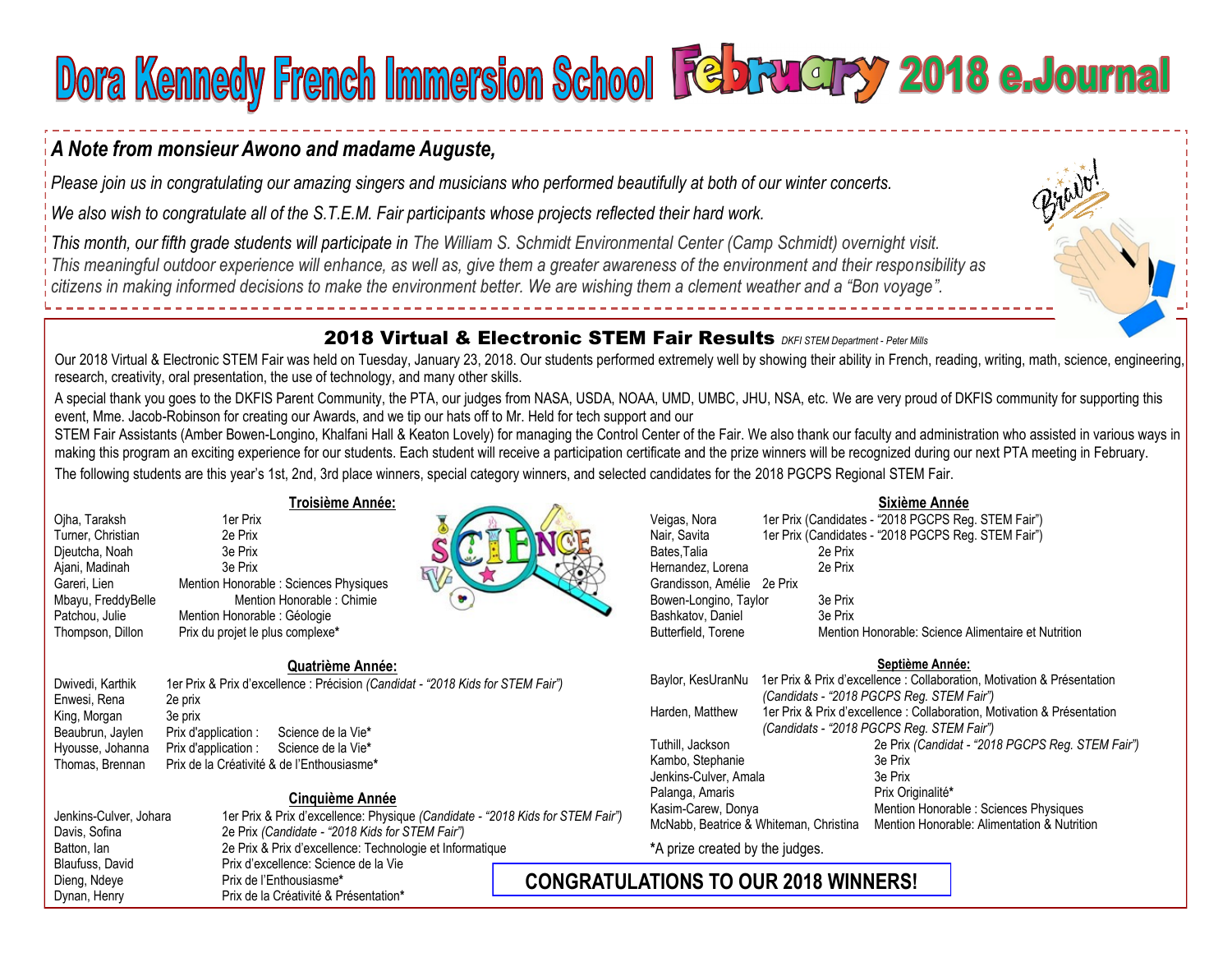## **2018 - 2019 ONLINE APPLICATION**

**Student Specialty Programs Lottery Application**

## **Application Submission Deadline: 3/12/2018 at 5pm**

## **(SUBMIT ONE APPLICATION FOR ALL SIBLINGS)**

You must provide a student identification number to submit an application

For **students CURRENTLY attending Prince George's County Public Schools**: Locate the student identification number on your child's report card, or go to your child's current school and obtain the student identification number from the Registrar.

For **students NEW to the school system**: Parents and/or legal guardians may obtain a student identification number by going to their neighborhood school with the following documents: proof of residence, original birth certificate, and government issued photo identification. Inform the Registrar that you need a student identification number to complete the Specialty Programs Lottery application.

For **FORMER students** who are no longer attending: Parent or Legal Guardian should contact their neighborhood school to obtain the student identification number and ensure the school has the proper (current) address and contact information.

Specialty Programs Lottery assignments are final and based on residence and space availability.

All choices carry equal weight - **once a placement is accepted, the other choices become void** and are removed from all waitlists. Contact individual school for details regarding uniforms, transportation or other school specific questions.

#### **The application does not work with Internet Explorer. Please use a different web browser such as Firefox or Chrome.**

To apply for Sibling Preference, you must complete a lottery application. Only electronic applications will be accepted. Sibling preference is made on a space available basis and only under certain conditions.

# **Sibling Preference Application Process**

For students who gained entry to a Specialty Program through the lottery, Prince George's County Public Schools provides special consideration for the entry of a sibling into the same program at the entry level. All applications are submitted by program and the school assignment is dependent on the residential address. Acceptance into any specialty program removes options for future sibling placement preference. This consideration is made on a space available basis and only under certain conditions.

A family has a child admitted by lottery currently participating in a Specialty Program. (Special permission transfer students are not eligible.)

A sibling is a brother or sister by blood, marriage, or adoption living in the same household. (Friends, cousins or two separate families living under the same roof do not qualify as siblings.)

The older sibling will continue attending the same Specialty Program for the 2017–2018 school year. (A current Specialty Program student who is in grade 8 this school year (school year 2016–2017)cannot bring in a sibling at the entry level.

If parents have children other than entry level that they wish to participate in a Specialty Program, they must apply through the regular lottery application process.

The sibling applicant must be at the entry level for the program and meets the applicable age.

Siblings who are currently participating in a Specialty Program are not eligible for sibling placement.

**Prospective Sibling** – A sibling is currently attending at this school;

**Prospective Family** – No sibling is currently attending at this program or school but an application to this program or school was submitted for two or more family members.

**Lottery** – No sibling is currently attending at this program or school and no application to this program or school has been submitted for another family member.

The designation is prospective based on the information available at the time the application was submitted. If you do not believe it to be correct, please verify that the information in SchoolMax is correct by contacting your neighborhood school and revising/resubmitting your application.

# **Apply Now: <http://lottery.pgcps.org/>**

**The Department of Pupil Accounting & School Boundaries**

**14201 School Lane, Rm 211 Upper Marlboro, MD 20772**

**(301)952- 6300**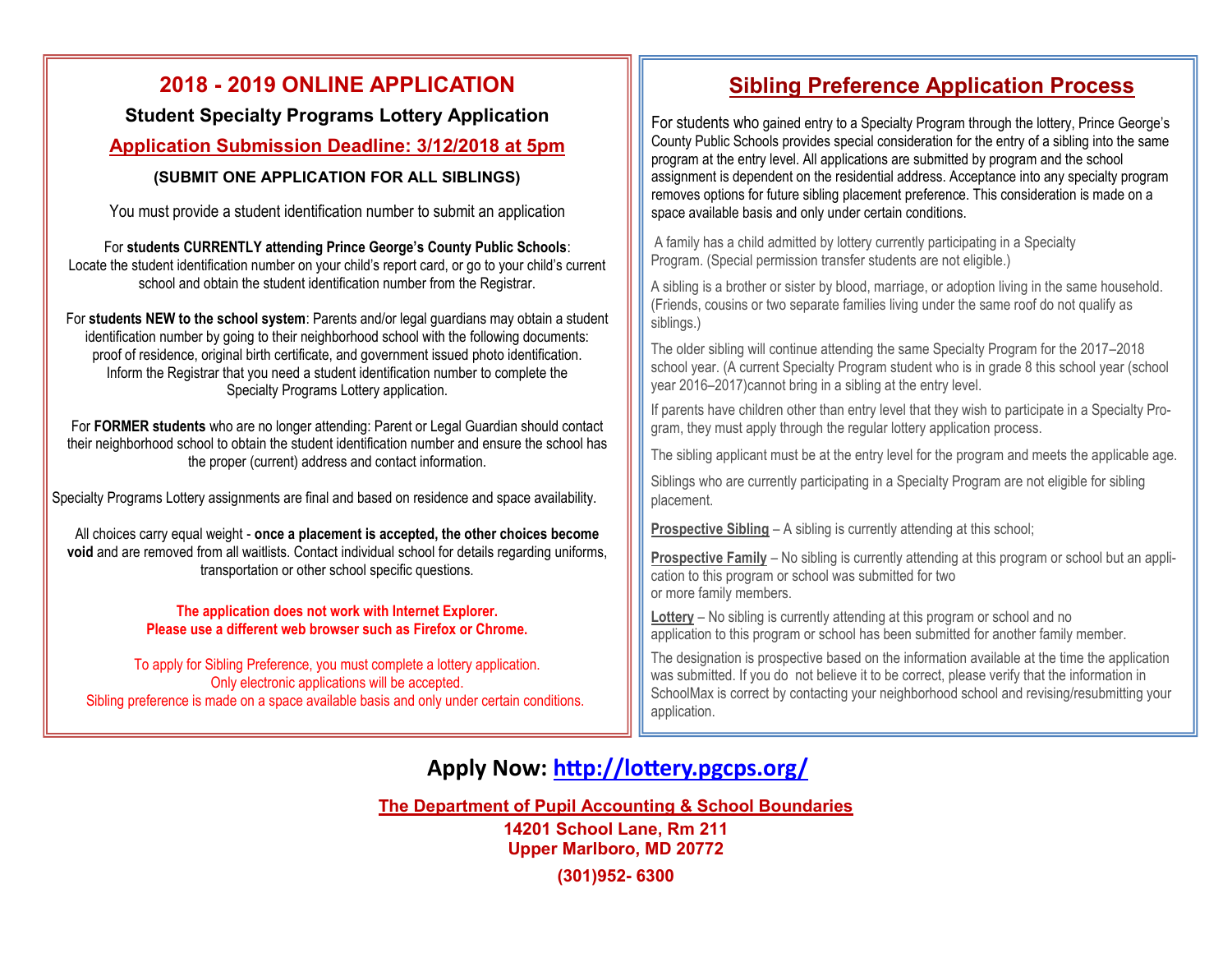# **Just a handful of ways pets can improve your health**

*Source: Web***MD**



#### **Stay Well With Your Animals**

No doubt about it: Animals can make people feel good. And your favorite ones can also help you stay well. You may be surprised at just how many ways a pet can improve your health.

#### **Mood Boost**

It only takes a few minutes with a dog or cat or watching fish swim to feel calmer and less stressed. Your body actually goes through physical changes in that time that make a difference in your mood. The level of cortisol, a stress hormone, lowers. And serotonin, a feel-good chemical your body makes, rises.

#### **Ease Depression**

No one loves you more unconditionally than your pet. Your pet will listen to you talk for as long as you want to talk. You'll probably feel calmer when you pet a cat or dog. And when you take care of an animal walk with it, groom it, play with it takes you out of yourself and helps you feel better .

#### **Boost Your Fitness**

If you have a dog, you're probably more active than someone who doesn't have one. A daily 30-minute walk with your pooch helps keep you moving. Two 15-minute walks, one in the morning and one in the evening, do the same thing.

#### **Fewer Allergies, Stronger Immunity**

When children grow up in a home with a dog or cat they are less likely to develop allergies. The same is true for kids who live on a farm with large animals. Higher levels of certain immune system chemicals show a stronger immune system, which will help keep them healthy as they get older.

#### **Cats and Asthma Prevention**

It doesn't seem to make sense. Pet allergies are one of the most common triggers of asthma. But researchers have studied the effects of having cats in the homes of babies at risk for asthma. They found that those children were less likely to develop asthma as they got older. There's one exception. Children whose mothers have a cat allergy are three times more likely to develop asthma after being around cats at an early age.

#### **Snack Alarm**

For people with diabetes, a sudden drop in the level of blood glucose can be very serious. Some dogs can alert their owner before it actually happens. They may sense chemical changes in the body that give off a scent. The alarm gives the owner time to eat a snack to avoid the emergency.

## **Overcoming the Limitations of ADHD**

When a child with ADHD works with and keeps a pet, there can be benefits. It gives them practice with chores, planning, and responsibility. Pets need to play, and that helps kids burn off extra energy. In turn, that can mean an easier time falling asleep at night. And because the bond between a pet and a child is unconditional love, pets help children with ADHD learn about self-esteem.

## **Autism: Addressing the Senses**

Sensory issues are common among children with Autism Sensory Disorder. Sensory integration activities help them get used to the way something feels against their skin, and to certain smells or sounds. Dogs and horses have both sometimes been used in these activities. The children usually find it calming to work with animals. And animals can hold their attention.



# **Revamping Comfort Food your kids will still love!**

*Source: Web***MD**

With a few changes, many recipes can lose some unhealthy fats, add fiber, and cut extra sugar that your family doesn't need without killing the taste.

#### **Chicken Nuggets**

Give your family lean protein with no fillers and less fat with this easy, baked version. Pulse a couple of slices of toasted whole wheat bread, a sprinkle of parmesan cheese, and your favorite spices in the food processor. Dip chicken breast tenders in a beaten egg, then breadcrumbs. Bake 10 to 15 minutes at 350 F until golden brown.



#### **Mac and Cheese**

Cut unhealthy saturated fat from this kid favorite by revamping your cheese sauce.

Use low-fat cheese and 1% milk. Concerned about creaminess? Replace half of your shredded cheese with pureed low-fat cottage cheese or butternut squash. Mix with whole-wheat pasta to make it healthier and more filling. If your kids aren't fans of whole grains, get them used to it by mixing it with regular pasta.

## **Chili**

Trim the fat on this hearty dish by using lean ground beef or lean turkey. Skip the meat and use a few types of beans and lots of vegetables. Add tomatoes, sautéed squash, peppers, and onions adds fiber and nutrition. Cut sodium by rinsing beans and using other seasonings instead of salt. Top it off with low-fat cheese and low-fat Greek yogurt instead of sour cream.

#### **Chicken Pot Pie**

This comfort food can be a fat bomb if it's made with cream and a buttery crust. To slim it down, use low-fat milk and only half the butter for the sauce, white-meat chicken with no skin, lots of vegetables like peas, carrots, and green beans. Use only a top crust or skip crust altogether and top with mashed sweet potatoes instead.

#### **Burritos and Tacos**

Healthy eating on Mexican night is easy. Try to build burritos or tacos so they're at least half veggies. Use medium whole wheat or corn tortillas or 6-inch shells. Fill with 90% lean meat or fajita-style chicken. Add fat-free refried beans or black or pinto beans for fiber. Layer in veggies like peppers, tomatoes, corn, and shredded lettuce. Top with 1/4 cup or less of low-fat shredded cheese or a few slices of avocado.

## **Lasagna**

A few tweaks to your recipe can make this hearty Italian dish even healthier: Use whole wheat noodles. Use part-skim ricotta and low-fat mozzarella cheeses. Add lots of vegetables, such as eggplant, zucchini, mushrooms, and thawed, drained frozen spinach. If you use meat, make sure it's at least 90% lean.

## **Meatloaf**

If meatloaf is a family mainstay, change your ingredients a bit to lower the fat and boost fiber and vitamins. Use ground beef, turkey, or chicken that's at least 90% lean. Make your own breadcrumbs using stale whole wheat bread, or replace breadcrumbs with quick-cooking oats. Add chopped spinach, celery, onions, tomatoes, or grated carrots or zucchini to the mix.

## **Spaghetti**

Start by experimenting with whole-grain and multigrain pastas. Add shredded carrots, zucchini, or chopped spinach to tomato sauce for more vitamins, minerals, and fiber. Bake golf ball-sized meatballs made with 90% lean ground beef and whole wheat breadcrumbs.